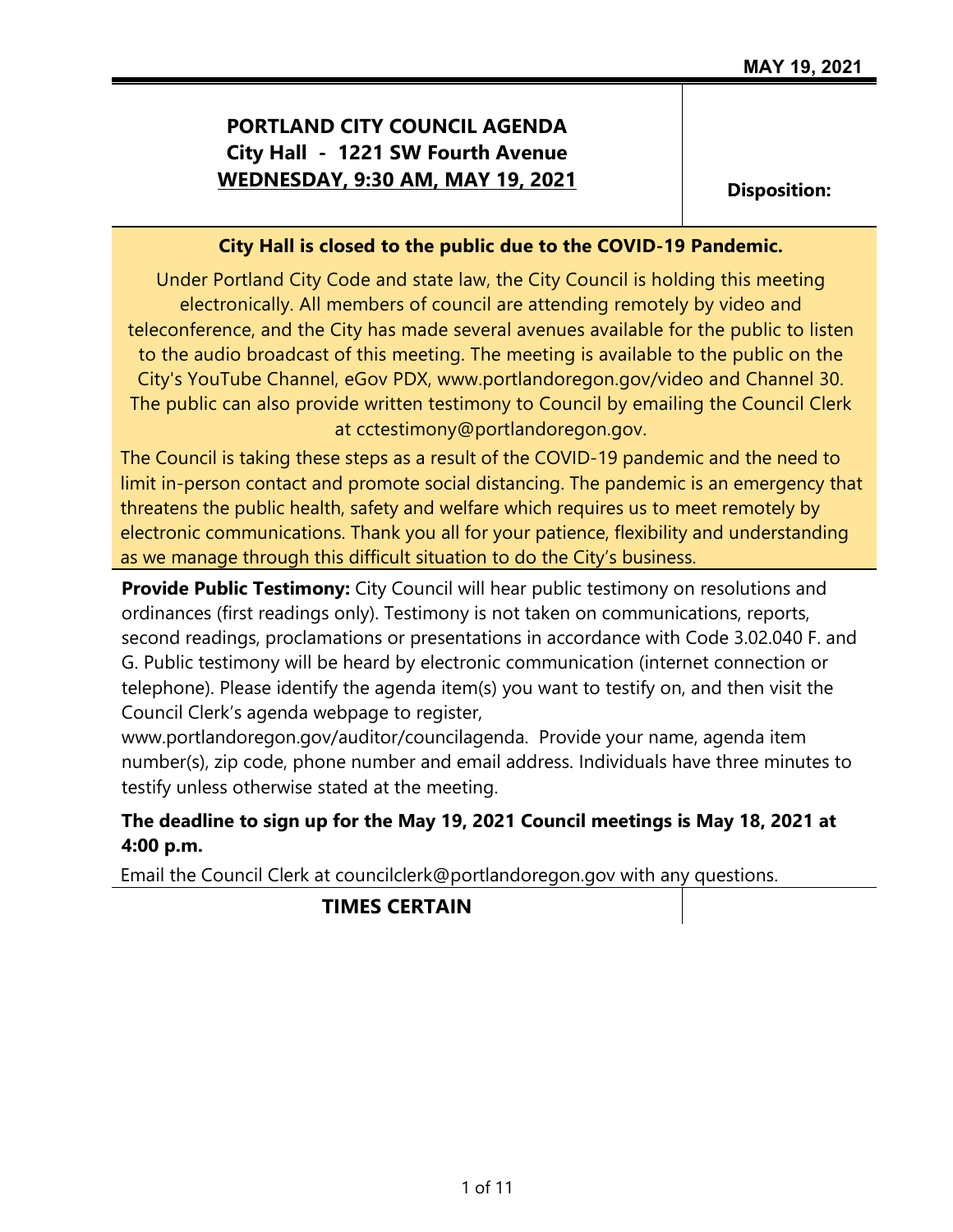| 351 | <b>TIME CERTAIN: 9:45 AM</b> – Authorize an agreement with<br>Travel Portland for the marketing and promotion of<br>convention business, tourism, and overnight lodging using a<br>sole source procurement and provide for payment<br>(Ordinance introduced by Mayor Wheeler and Commissioner<br>Mapps) 30 minutes requested                                                      | Based on the terms of<br>the agreement with<br>Travel Portland, the<br>City will pay a portion<br>of the 1% Transient<br>Lodging Tax and 3%<br>Tourism Improvement<br>District less than<br>administrative fees and<br>expenses outlined in<br>the agreement to be<br>used for promotion of<br>overnight tourism and<br>improvement of the<br>lodging and hospitality<br>business environment.                                                                                                                                                                                                                                                                                                      |
|-----|-----------------------------------------------------------------------------------------------------------------------------------------------------------------------------------------------------------------------------------------------------------------------------------------------------------------------------------------------------------------------------------|-----------------------------------------------------------------------------------------------------------------------------------------------------------------------------------------------------------------------------------------------------------------------------------------------------------------------------------------------------------------------------------------------------------------------------------------------------------------------------------------------------------------------------------------------------------------------------------------------------------------------------------------------------------------------------------------------------|
| 352 | TIME CERTAIN: 10:15 AM - Authorize execution of an<br>Amended and Restated Agreement with Sport Oregon for<br>national and international sports marketing activities and<br>event recruiting services to extend contract by five years not<br>to exceed \$275,000 over five years (Ordinance introduced by<br>Mayor Wheeler; amend Contract No. 30005536) 15 minutes<br>requested | Funding for this<br>contract extension is<br>included in the City's<br>FY 2021-2022<br>Approved Budget. The<br>original contract (2016-<br>2021) amount was for<br>a total of \$250,000<br>paid in installments of<br>\$50,000 per year. This<br>contract amendment<br>extends the contract by<br>five years (2021-2026)<br>and increases the<br>amount of the annual<br>payment by \$5,000 per<br>year for a total of<br>\$275,000 for five years.<br>According to the<br>bureau, the increase in<br>annual payments is<br>consistent with<br>consumer price index<br>escalation using the<br>Bureau of Labor and<br>Statistic's CPI-U<br>escalation calculator<br>for the Portland Metro<br>Area. |

**MAY 19, 2021**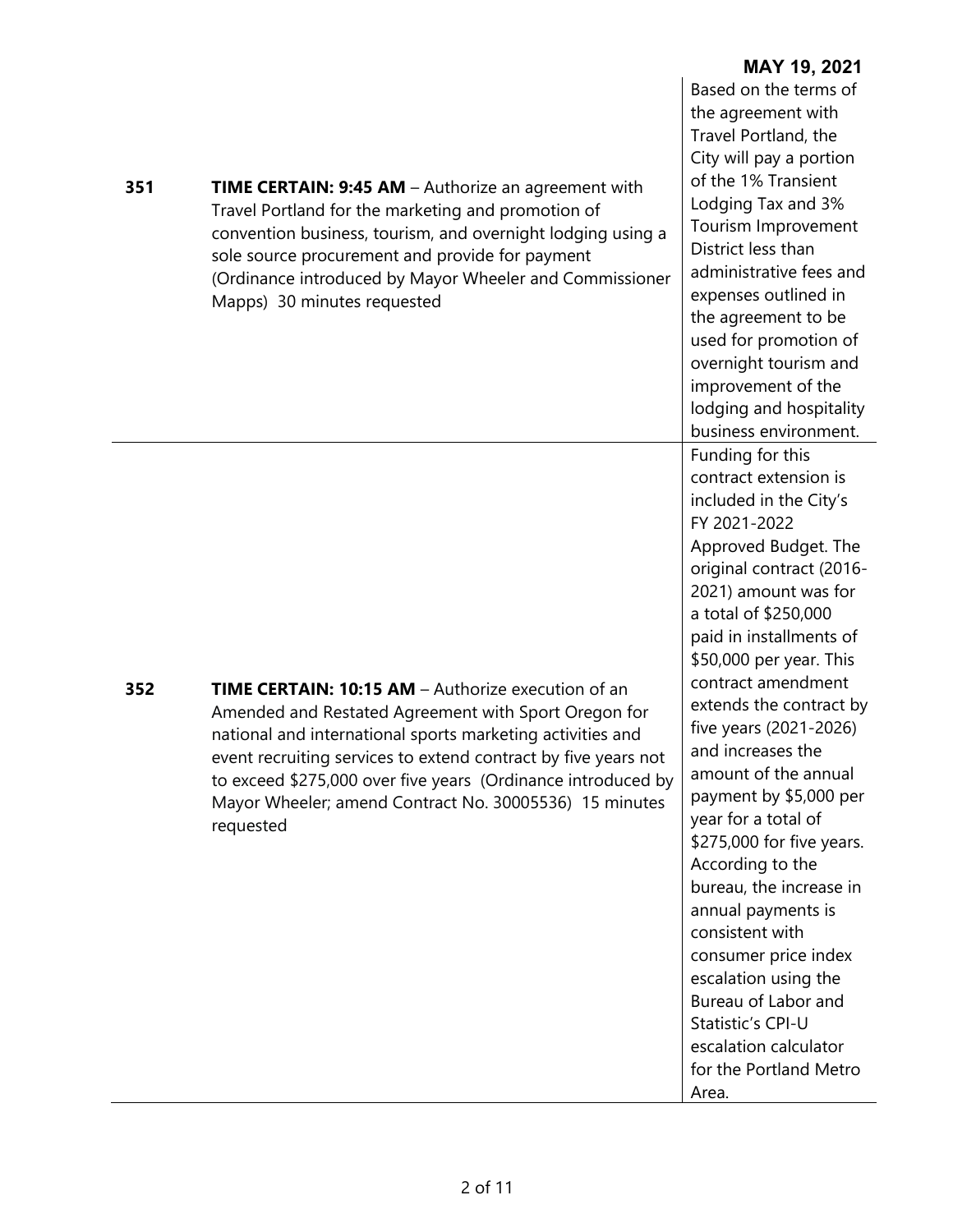| 353 | TIME CERTAIN: 10:30 AM - Appoint members to the New<br>Portlanders Policy Commission for terms to expire May 24,<br>2024 (Report introduced by Mayor Wheeler and<br>Commissioner Hardesty) 15 minutes requested | No fiscal impact.                                                                                                  |
|-----|-----------------------------------------------------------------------------------------------------------------------------------------------------------------------------------------------------------------|--------------------------------------------------------------------------------------------------------------------|
|     | <b>CONSENT AGENDA – NO DISCUSSION</b>                                                                                                                                                                           |                                                                                                                    |
|     | <b>Mayor Ted Wheeler</b>                                                                                                                                                                                        |                                                                                                                    |
|     | <b>Office of Management and Finance</b>                                                                                                                                                                         |                                                                                                                    |
| 354 | Amend Fair Wage Policies Code to reflect current minimum<br>wage rate index (Second Reading Agenda 333; amend Code<br>Section 3.99.020)                                                                         | This code update<br>aligns with existing<br>practices and does not<br>result in an additional<br>financial impact. |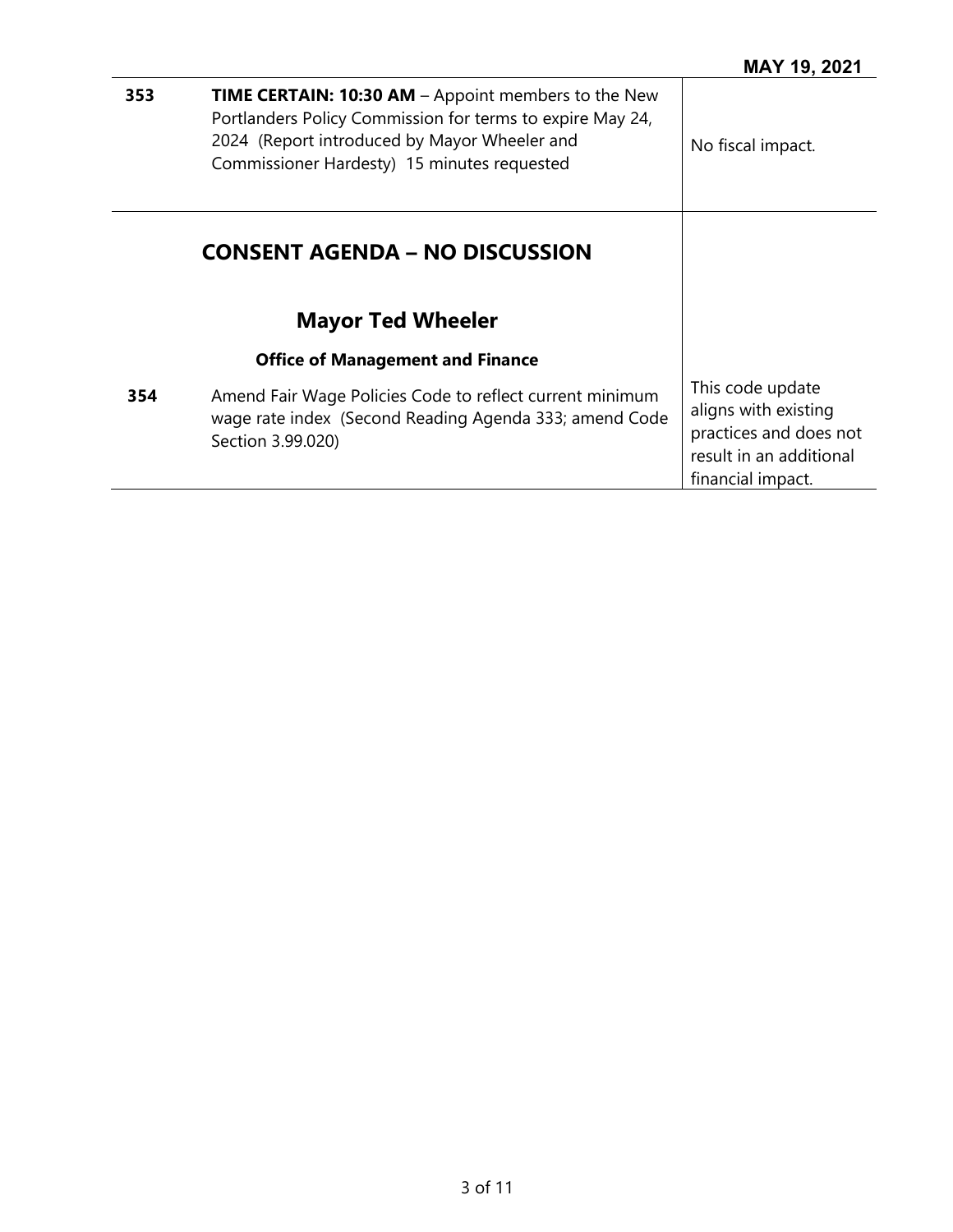H

|     | <b>Commissioner Jo Ann Hardesty</b>                                                                                                                                                                |                                                                                                                                                                                                                                                                                                                                                                                                                                                                                                                                                                           |
|-----|----------------------------------------------------------------------------------------------------------------------------------------------------------------------------------------------------|---------------------------------------------------------------------------------------------------------------------------------------------------------------------------------------------------------------------------------------------------------------------------------------------------------------------------------------------------------------------------------------------------------------------------------------------------------------------------------------------------------------------------------------------------------------------------|
|     | <b>Bureau of Transportation</b>                                                                                                                                                                    |                                                                                                                                                                                                                                                                                                                                                                                                                                                                                                                                                                           |
| 355 | Accept a grant in the amount of \$130,000 from Portland<br>General Electric Drive Change Fund and authorize an<br>agreement to provide BIKETOWN for All ride credit (Second<br>Reading Agenda 337) | The proposed project<br>will cost \$130,000.<br>PBOT has an existing<br><b>BIKETOWN</b> program<br>with staff and program<br>costs for the<br><b>BIKETOWN for All</b><br>portion covered by a<br>combination of<br><b>General Transportation</b><br>Revenues and<br>sponsorship revenues.<br>The proposed program<br>would enhance the<br>benefit of the<br><b>BIKETOWN for All</b><br>program by providing<br>free BIKETOWN ride<br>credit. This additional<br>benefit is fully covered<br>by the grant. Funding<br>is included in the FY<br>2021-22 Proposed<br>Budget. |
|     | <b>Commissioner Carmen Rubio</b>                                                                                                                                                                   |                                                                                                                                                                                                                                                                                                                                                                                                                                                                                                                                                                           |
|     | <b>Parks &amp; Recreation</b>                                                                                                                                                                      |                                                                                                                                                                                                                                                                                                                                                                                                                                                                                                                                                                           |
| 356 | Accept the 2020 Title 11 Trees Fund Report (Report)                                                                                                                                                | No fiscal impact -<br>accepting a report.                                                                                                                                                                                                                                                                                                                                                                                                                                                                                                                                 |
|     | <b>REGULAR AGENDA</b>                                                                                                                                                                              |                                                                                                                                                                                                                                                                                                                                                                                                                                                                                                                                                                           |
|     | <b>Mayor Ted Wheeler</b>                                                                                                                                                                           |                                                                                                                                                                                                                                                                                                                                                                                                                                                                                                                                                                           |
| 357 | Proclaim May 2021 to be Portland Nurses Month<br>(Proclamation) 10 minutes requested                                                                                                               | No fiscal impact.                                                                                                                                                                                                                                                                                                                                                                                                                                                                                                                                                         |
|     | <b>Office of Management and Finance</b>                                                                                                                                                            |                                                                                                                                                                                                                                                                                                                                                                                                                                                                                                                                                                           |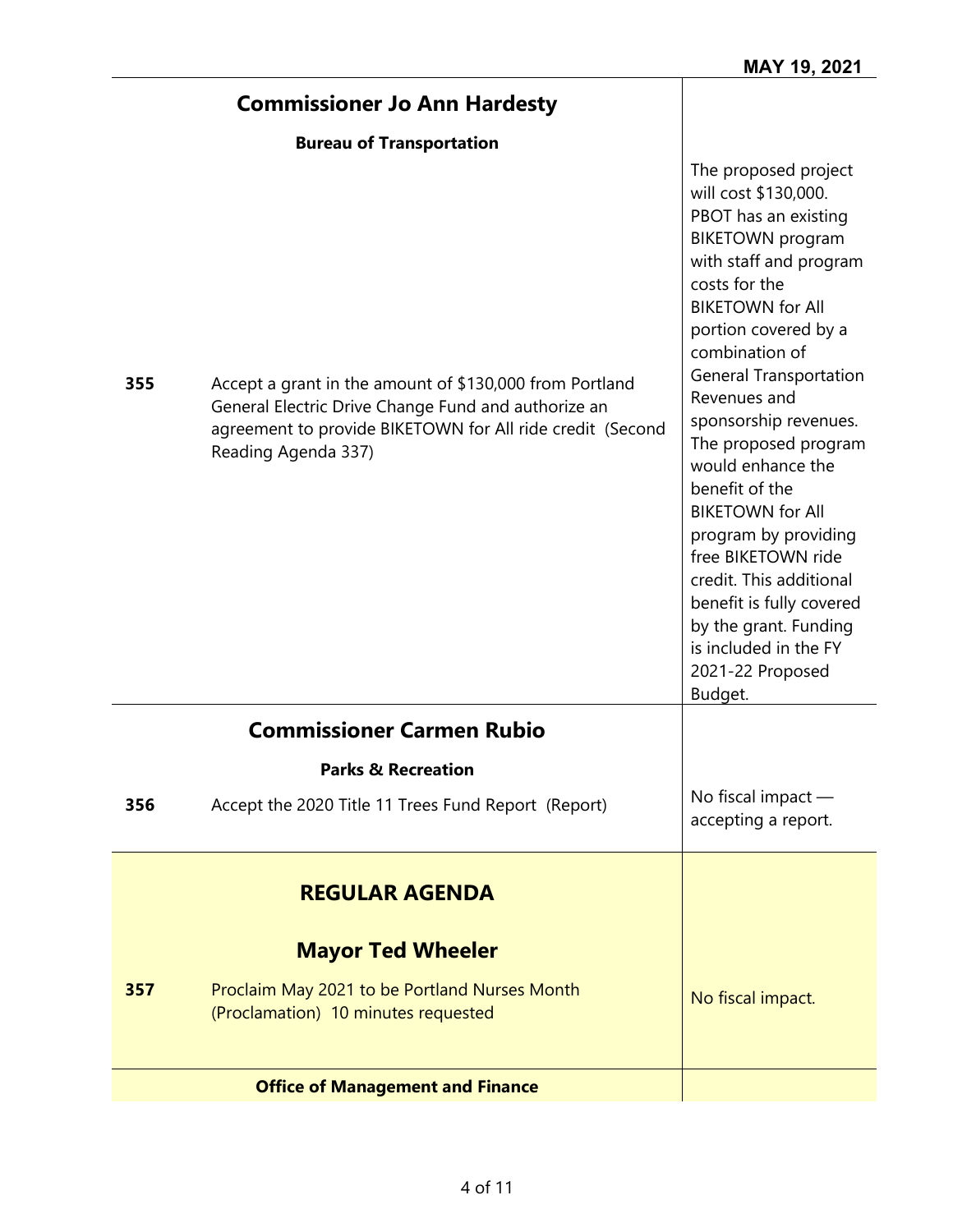| 358 | Accept bid of Stellar J Corporation for the Ankeny Pump<br>Station Odor Treatment System Rehab Project for \$1,530,000<br>(Procurement Report - ITB No. 00001614) 15 minutes<br>requested                                           | The engineer's<br>estimate for this<br>project was \$1,200,000<br>and the confidence<br>level was High. Based<br>on the proposal<br>received, BES<br>anticipates the<br>construction contract<br>cost to not exceed<br>\$1,530,000 which is<br>27.5% above the<br>engineer's estimate.<br>Funds are available in<br>BES's FY 2020-21 and<br>FY 2021-22 budgets in<br>the Sewer System<br><b>Operating Fund.</b>     |
|-----|-------------------------------------------------------------------------------------------------------------------------------------------------------------------------------------------------------------------------------------|---------------------------------------------------------------------------------------------------------------------------------------------------------------------------------------------------------------------------------------------------------------------------------------------------------------------------------------------------------------------------------------------------------------------|
| 359 | Authorize a borrowing of not more than \$60,470,000 in<br>anticipation of the Fire and Police Disability and Retirement<br>Fund levy for FY 2021-22 (Ordinance)                                                                     | This ordinance allows<br><b>FPDR</b> to sell Tax<br><b>Anticipation Notes to</b><br>cover bureau expenses<br>(pensions and disability<br>claims) to bridge the<br>revenue gap between<br>the depletion of<br>beginning fund<br>balance and property<br>tax revenue collected<br>in November. The<br>TANs are sold and<br>repaid in the same<br>fiscal year, and are<br>budgeted annually in<br>the bureau's budget. |
|     | <b>Commissioner Dan Ryan</b>                                                                                                                                                                                                        |                                                                                                                                                                                                                                                                                                                                                                                                                     |
|     | <b>Bureau of Development Services</b>                                                                                                                                                                                               |                                                                                                                                                                                                                                                                                                                                                                                                                     |
| 360 | Amend permit fee schedules for building, electrical, land use<br>services, mechanical, enforcement, plumbing, signs, site<br>development, and land use services fee schedule for the<br>Hearings Office (Second Reading Agenda 325) | See below.                                                                                                                                                                                                                                                                                                                                                                                                          |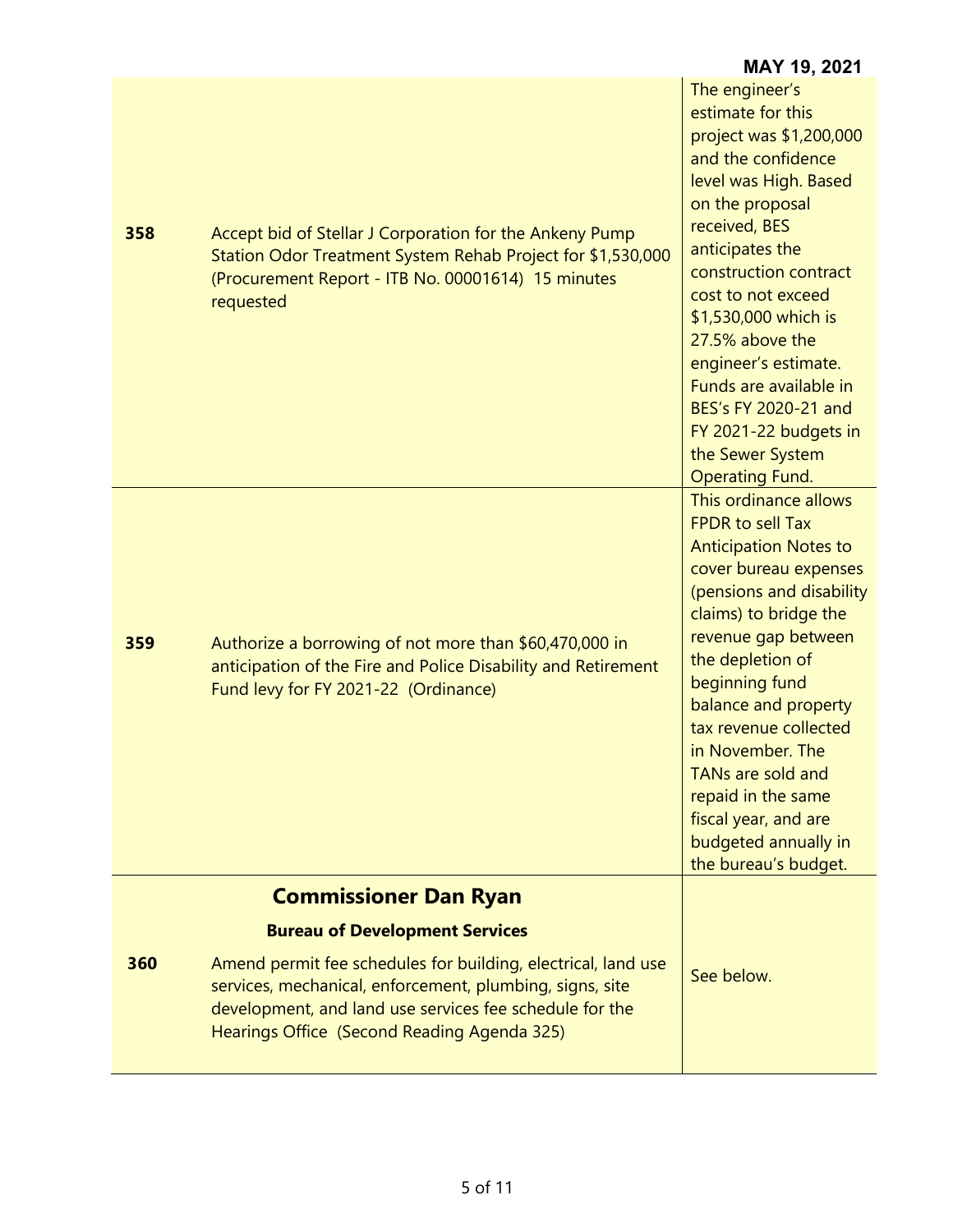|      | <b>Commissioner Jo Ann Hardesty</b>                                                                                                                                                                                                                                                                                                                                    |                                                                                                                                                                                                                                                                                                                                                                                                                                                      |
|------|------------------------------------------------------------------------------------------------------------------------------------------------------------------------------------------------------------------------------------------------------------------------------------------------------------------------------------------------------------------------|------------------------------------------------------------------------------------------------------------------------------------------------------------------------------------------------------------------------------------------------------------------------------------------------------------------------------------------------------------------------------------------------------------------------------------------------------|
| *361 | <b>Bureau of Transportation</b><br>Authorize the Bureau of Transportation to acquire certain<br>permanent and temporary rights necessary for construction<br>of the Pedestrian Safety Improvements: Americans with<br>Disabilities Act Accessible Sidewalks Project through the<br>exercise of the City's Eminent Domain Authority (Ordinance)<br>10 minutes requested | <b>Property values</b><br>associated with the<br>property acquisitions<br>have not yet been<br>quantified since<br>negotiations are not<br>completed; however,<br>an estimate for the<br>right of way phase has<br>been budgeted in the<br>Transportation<br><b>Operating Fund. The</b><br>level of confidence for<br>the estimate is low to<br>moderate. Funds are<br>available in the current<br>year and the FY 2021-<br>2022 Approved<br>Budget. |
| *362 | Authorize the Bureau of Transportation to acquire certain<br>permanent and temporary rights necessary for construction<br>of the Signal Rebuild - SE 52nd Ave and SE Woodstock Blvd<br>Project through the exercise of the City's Eminent Domain<br>Authority (Ordinance) 10 minutes requested                                                                         | <b>Property values</b><br>associated with the<br>property acquisitions<br>have not yet been<br>quantified since<br>negotiations are not<br>completed; however,<br>an estimate for the<br>right of way phase has<br>been budgeted in the<br>Transportation<br><b>Operating Fund. The</b><br>level of confidence for<br>the estimate is low to<br>moderate. Funds are<br>available in the current<br>year and FY 21-22<br>Approved Budget.             |

**MAY 19, 2021**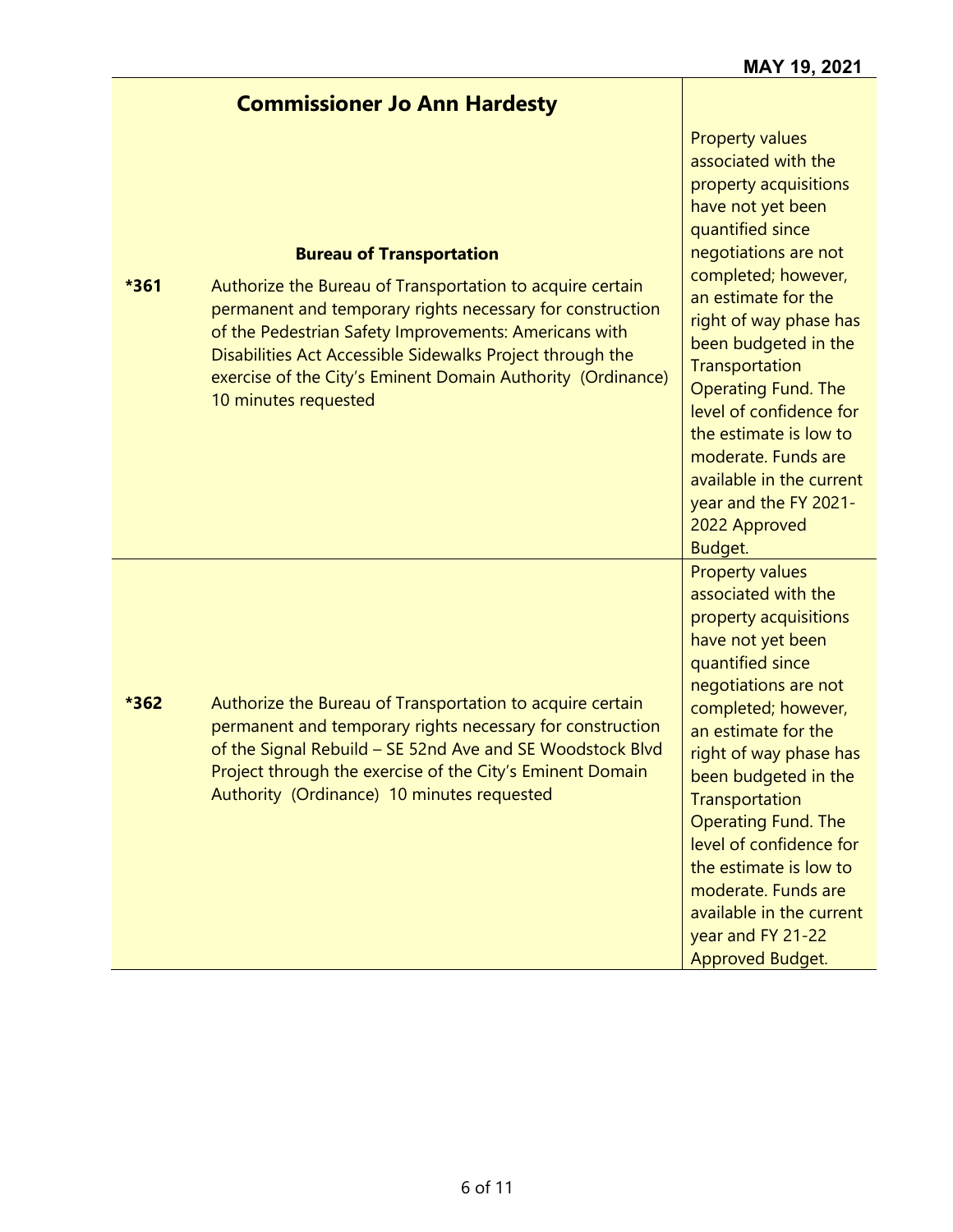#### **Fire & Rescue 363** Authorize a five-year joint development agreement with Pierce Manufacturing Inc. for a reduced carbon emissions fire apparatus not to exceed \$837,875 (Second Reading Agenda 342) Not-to-exceed amount includes \$690,000 for purchase of fire apparatus and \$147,875 for the purchase and installation of a charging system. Ongoing maintenance costs are expected to be similar to existing apparatus. One-time contract costs will be funded from the Fire Bureau's existing apparatus replacement reserves. **Office of Community and Civic Life \*364** Authorize grant agreements with six nonprofit organizations through the Diversity and Civic Leadership Program for \$851,646 for the period July 1, 2021 through June 30, 2022 (Ordinance) 20 minutes requested This ordinance authorizes the Civic Life director and City Auditor to execute FY 2021-22 grant agreements with six community organizations in a total amount not to exceed \$851,646 for the Diversity and Civic Leadership program. These resources are included in the FY 2021-22 Approved Budget for Civic Life, and will be available for this purpose pending adoption of the budget as currently approved.

**MAY 19, 2021**

# **Commissioner Mingus Mapps**

**Bureau of Environmental Services**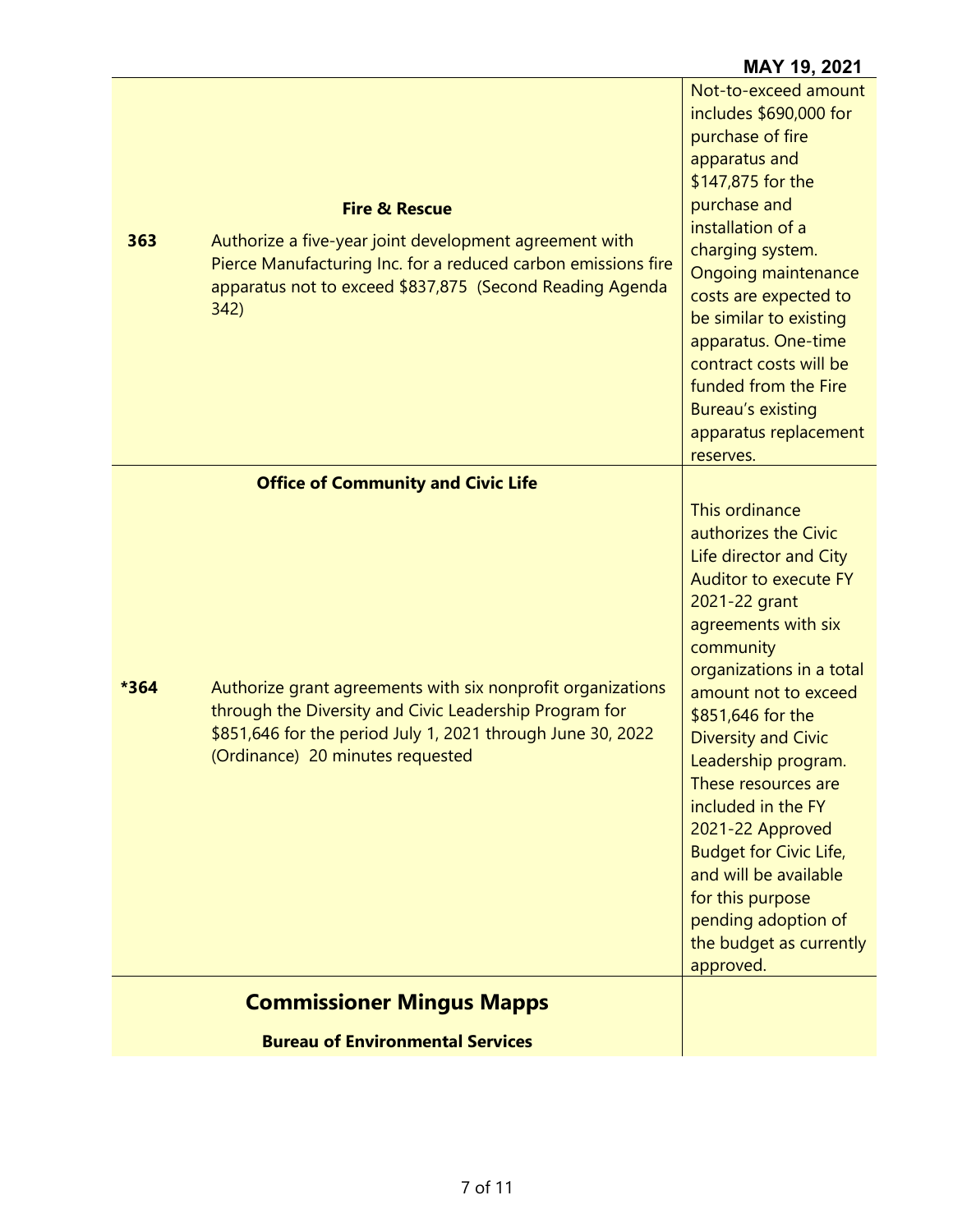|     |                                                                                                                                                                                                                                                                                                                                | <b>MAY 19, 2021</b>                                                                                                                                                                                                                                                                                                                                   |
|-----|--------------------------------------------------------------------------------------------------------------------------------------------------------------------------------------------------------------------------------------------------------------------------------------------------------------------------------|-------------------------------------------------------------------------------------------------------------------------------------------------------------------------------------------------------------------------------------------------------------------------------------------------------------------------------------------------------|
| 365 | Authorize Bureau of Environmental Services to acquire<br>certain permanent and temporary property rights necessary<br>for construction of the South Portland - Burlingame Phase 2<br>Sewer Rehab project through the exercise of the City's<br>Eminent Domain Authority Project No. E11080 (Ordinance)<br>10 minutes requested | While BES's level of<br>confidence in the cost<br>estimates for the<br>project is high, the<br>costs of acquiring the<br>needed properties will<br>be determined by an<br>independent appraisal<br>during the Eminent<br>Domain process. Funds<br>will be available in<br>BES's FY 2021-22<br>budget in the Sewer<br><b>System Operating</b><br>Fund. |
|     | <b>Commissioner Carmen Rubio</b>                                                                                                                                                                                                                                                                                               |                                                                                                                                                                                                                                                                                                                                                       |
|     | <b>Parks &amp; Recreation</b>                                                                                                                                                                                                                                                                                                  |                                                                                                                                                                                                                                                                                                                                                       |
| 366 | Amend fee schedule for tree permits (Ordinance)                                                                                                                                                                                                                                                                                | See below.                                                                                                                                                                                                                                                                                                                                            |
|     | <b>WEDNESDAY, 2:00 PM, MAY 19, 2021</b>                                                                                                                                                                                                                                                                                        |                                                                                                                                                                                                                                                                                                                                                       |
| 367 | <b>TIME CERTAIN: 2:00 PM</b> – Revise residential solid waste and<br>recycling collection rates and charges, effective July 1, 2021<br>(Ordinance introduced by Commissioner Rubio; amend Code<br>Chapter 17.102) 90 minutes requested for Items 367-369                                                                       | See below.                                                                                                                                                                                                                                                                                                                                            |
| 368 | Authorize the rates and charges for water and water-related<br>services beginning July 1, 2021 to June 30, 2022 and fix an<br>effective date (Ordinance introduced by Commissioner<br>Mapps)                                                                                                                                   | See below.                                                                                                                                                                                                                                                                                                                                            |
| 369 | Revise sewer and stormwater rates, charges and fees in<br>accordance with the FY 2021-22 Sewer User Rate Study<br>(Ordinance introduced by Commissioner Mapps)                                                                                                                                                                 | See below.                                                                                                                                                                                                                                                                                                                                            |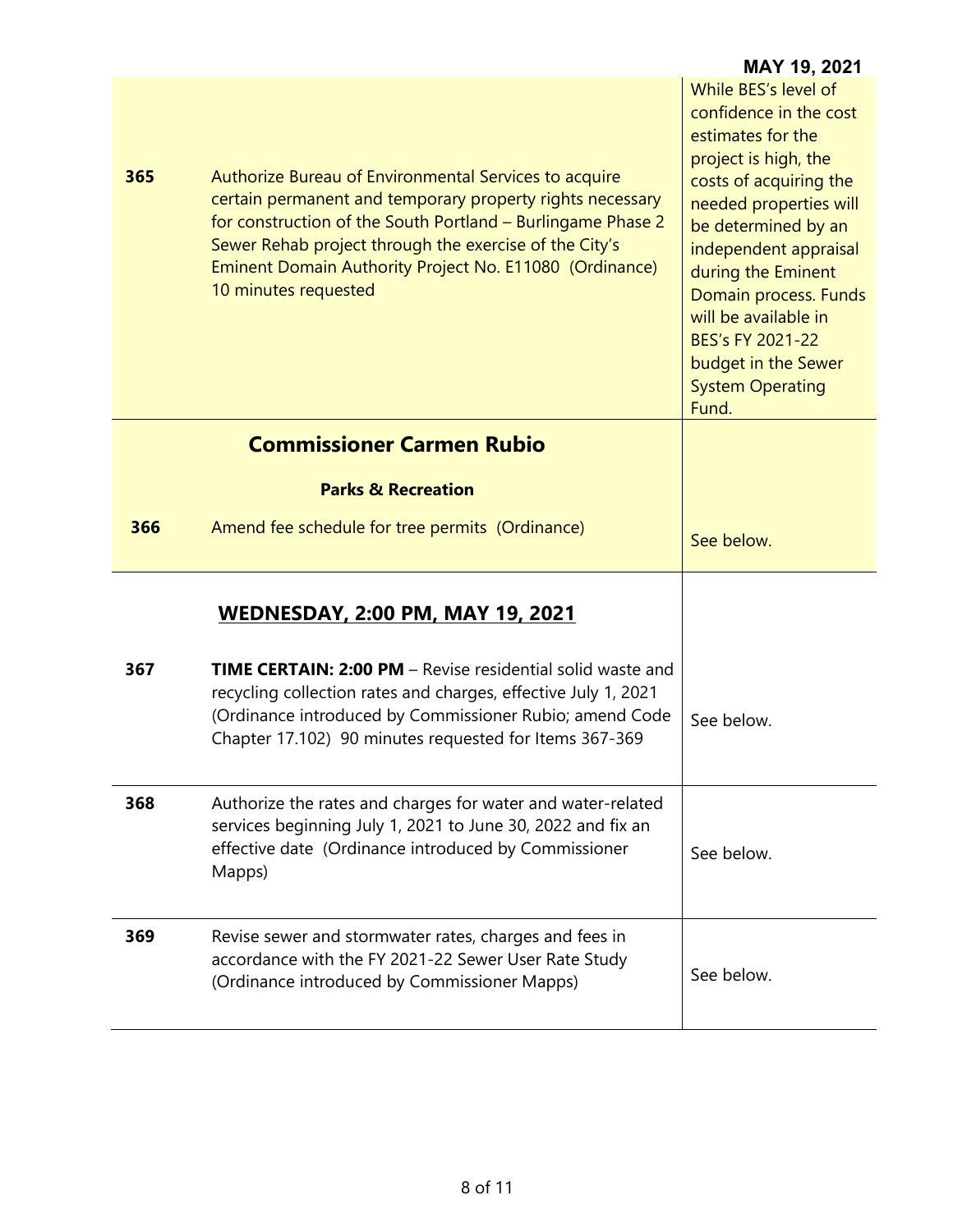#### **MAY 19, 2021**

| 370 | <b>TIME CERTAIN: 3:30 PM</b> – City Council to convene as<br>Prosper Portland Budget Committee to approve the FY 2021-<br>22 Budget (Mayor convenes Council as Prosper Portland<br>Budget Committee) 30 minutes requested | Prosper Portland's FY<br>2021-22 budget is<br>currently \$409.9<br>million, including<br><b>General Fund resources</b><br>of \$7.5 million.<br>Approval of the<br>Prosper Portland<br>budget on May 19th<br>will need to be<br>amended by any<br>changes to the Mayor's<br>Proposed General Fund<br>and Cannabis Tax<br>allocations made by<br>Council during<br>approval of the City of<br>Portland's Budget on<br>May 13, 2020. |
|-----|---------------------------------------------------------------------------------------------------------------------------------------------------------------------------------------------------------------------------|-----------------------------------------------------------------------------------------------------------------------------------------------------------------------------------------------------------------------------------------------------------------------------------------------------------------------------------------------------------------------------------------------------------------------------------|
|-----|---------------------------------------------------------------------------------------------------------------------------------------------------------------------------------------------------------------------------|-----------------------------------------------------------------------------------------------------------------------------------------------------------------------------------------------------------------------------------------------------------------------------------------------------------------------------------------------------------------------------------------------------------------------------------|

**360** Amend permit fee schedules for building, electrical, land use services, mechanical, enforcement, plumbing, signs, site development, and land use services fee schedule for the Hearings Office (Ordinance introduced by Commissioner Ryan) 20 minutes requested

#### **CBO Analysis:**

The Bureau of Development Services (BDS) is funded primarily through fees and charges for services and collects fees under various fee schedules. This ordinance amends the permit fee schedules for building, electrical, land use services, mechanical enforcement, plumbing, signs, site development and the land use services fee schedule.

BDS is proposing a 5% fee increase across most programs to maintain reserve levels and to keep up with inflation. Estimated collection increases are aggregated, however, some individual fees are greater where the cost of providing services is significantly greater than 5%. According to the bureau, between FY 2013-14 through FY 2018-19, BDS did not implement fee increases for most programs and decreased fees in FY 2016-17. Increases are expected to result in the following estimated changes to annual program collections:

| Building/Mechanical Program 5%      | \$850,755 |
|-------------------------------------|-----------|
| Electrical Program 5%               | \$160,676 |
| Facility Permit Program 5%          | \$104,032 |
| Field Issuance Remodel Program 5%   | \$104,734 |
| Land Use Services Program 5%        | \$494,189 |
| Neighborhood Inspections Program 5% | \$103,290 |
| Plumbing Program 5%                 | \$136,906 |
| Sign Program 5%                     | \$12,547  |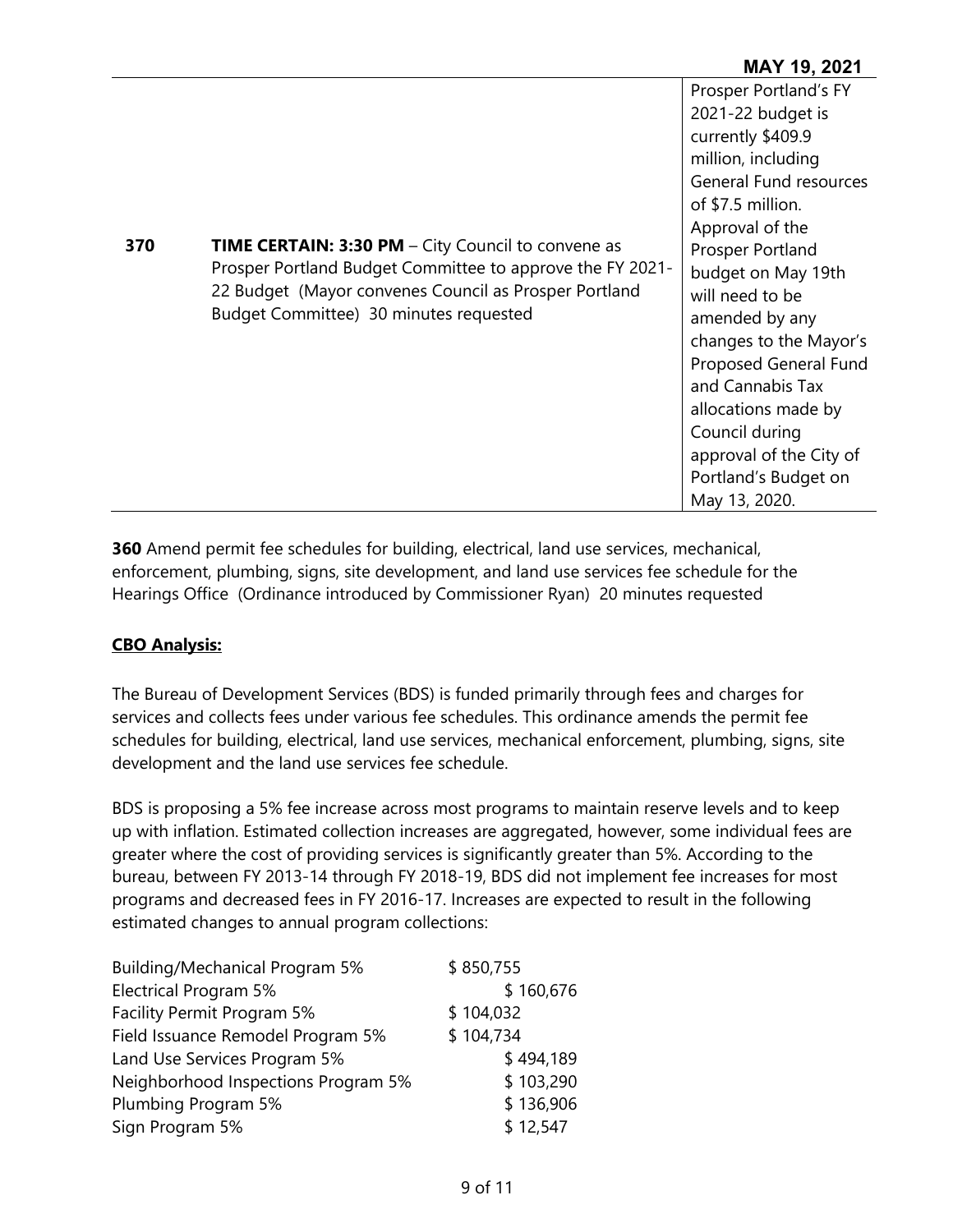Site Development Program 5%  $$94,760$ **Total 5% \$ 2,086,235** 

The bureau's FY 2021-22 Requested Budget and the Mayor's Proposed assume revenue from the fee increases proposed in this ordinance. According the bureau, the fee changes are independent of the ARP funding that is included in the Mayor's FY 2021-22 Proposed Budget to support continuity of operations in the bureau in light of COVID-19. If the fee changes are not approved by Council, additional ARP and/or General Fund support would be needed to avoid service/staffing reductions at BDS in the short term. Finally, this legislation does not create, eliminate, or re-classify positions. Existing BDS staff will implement and administer the revised fee schedule as part of the existing workload. The legislation does not result in a new or modified financial obligation or benefit, including IAs, IGAs, MOUs, grants, contracts or contract amendments.

#### **366** Amend fee schedule for tree permits (Ordinance)

This ordinance adjusts the fee schedule used to generate revenue for administering the Urban Forestry program—including enforcement of Title 11 (with the exception of fee-in-lieu of payments which are remitted to the Tree Planting and Preservation Subfund and the Urban Forestry Subfund within the Parks Memorial Fund).

The collected fees represent a portion of the PP&R General Fund external revenue budget. This proposed fee schedule update would increase fees by 5% and would bring the fee schedule into approximately 89% cost recovery (from approximately 85% currently) for the development program and 20% for the non-development program (which is held at that rate to remove barriers to compliance). Program-wide, the program sits at approximately 49% cost-recovering but expects to drop to 47% in FY 2021-22 duie to an ongoing drop in development permits attributable to macroeconomic factors.

**367** Revise residential solid waste and recycling collection rates and charges, effective July 1, 2021

This ordinance adopts the recommended FY 2021-22 rates for residential solid waste, recycling and food scraps/yard debris collection. The recommended rates resulted from an annual rate review required by the franchise with residential haulers. Costs incurred by the haulers during 2020 have been independently reviewed and adjustments made to reflect an increase in the garbage tipping fee; higher costs for greater amounts of garbage, recycling, and food scraps/yard debris collected from households; and anticipated increases in fuel prices and wages.

Monthly rates for residential garbage and recycling collection service will increase by \$1.40-\$1.70 for most customers. The monthly rate for the most common service level – the 35-gallon garbage roll cart collected every two weeks – will increase by \$1.40.

This ordinance continues the 5% franchise fee that funds solid waste and recycling program administration costs. Because rate revenue will increase, City revenues from the 5% franchise fees are anticipated to increase by \$141,600 this fiscal year, or 4.3 percent.